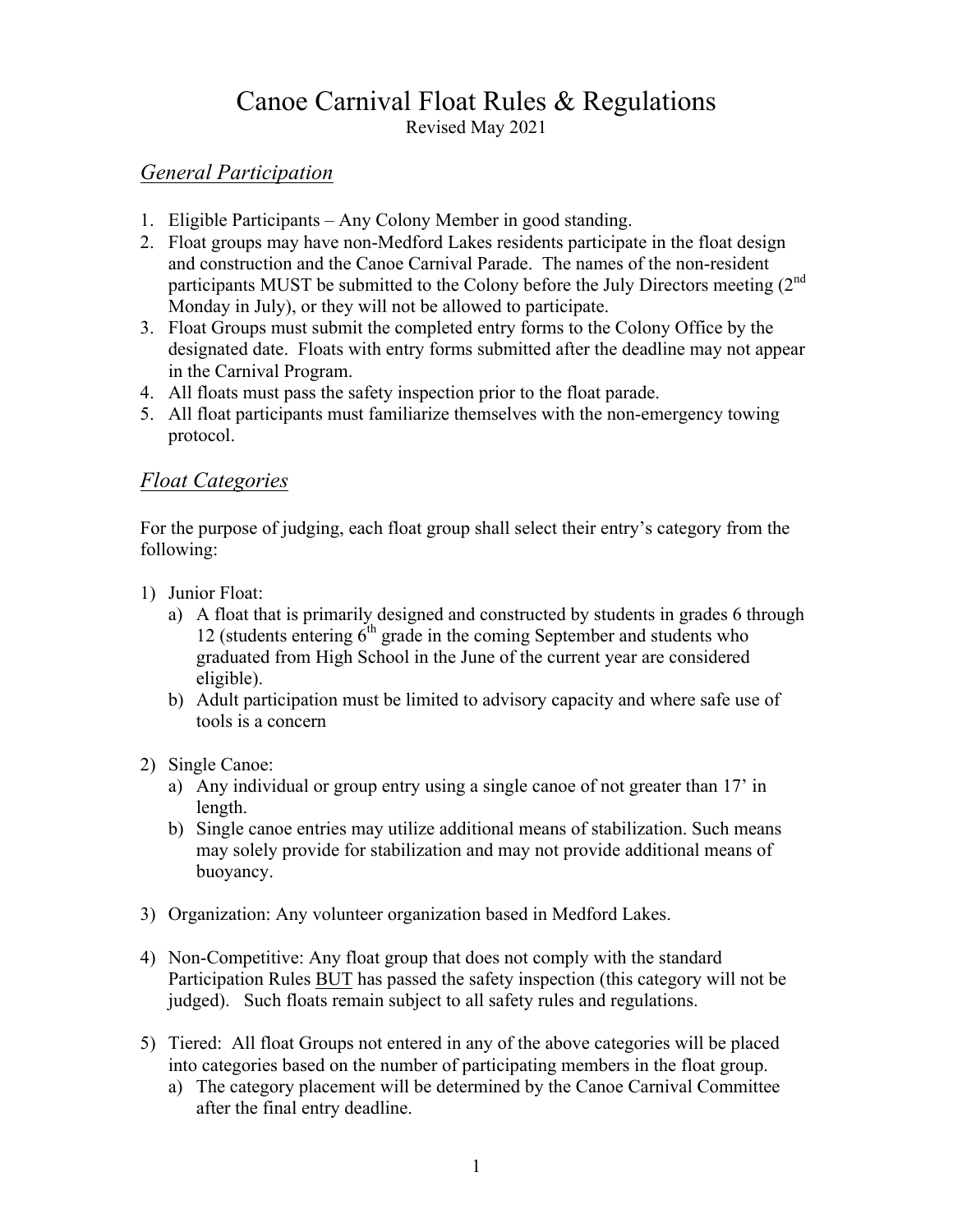- b) When a group submits their entry packet, they must include a list of all participating float group members. This list will be used to determine the size of the group. The number of members within a group will determine the tier in which a group will be placed
- c) Once a float group has submitted their entry packet, they cannot change the number of members in the group.
- d) NOTE: each float group will continue to receive up to ten (10) participant plates. Additional plates will also continue to be available for purchase by individual float groups. However, groups may only receive the total number of plates equal to the total number of participants listed in their entry packet.

## *Carnival Scoring Results*

- **1)** All results will be posted on the Colony Club Website. The goal is to have results posted as soon as possible Saturday evening. Captains will receive a text message when the results are available. Results will NO LONGER BE POSTED AT THE COLONY OFFICE DOOR!
- **2)** The highest and lowest score for each float will continue to be eliminated from the overall calculation.
- **3)** The total number of points available will be 400 (8 judges x 50 total available points / judge)
- **4)** If deemed necessary, floats will be subject to non-emergency towing deductions (see Non-Emergency Tow Protocol document for more detail).

#### *Prizes*

- **The Grand Prize** is awarded to the Float with the highest total score, regardless of that float's category.
- **Junior Grand Prize** (Ned Steel Memorial Award) is open to all Junior entries and is awarded to the Junior Float with the highest total score.
- **First, Second, and Third Place Category Prizes** will be awarded to each winning float in the Junior, Organization, and Single Canoe categories as well as in each of the Tiered categories.
- **Builders Choice for Technical Achievement:** Each float captain will be texted post Canoe Carnival with a survey to vote on the float that they thought was the float displaying the best use of technology. Captains cannot vote for their own float and only one vote per captain.

#### *Award Certificates will be given to winning floats on Awards Night. Award plates will be given to winning floats at a later date. Winning Captains will be notified when plates are available.*

Participation Plates:

- 1. Up to ten (10) participants of each prize-winning float group will receive a participation plate.
- 2. Single Canoe entries will receive up to five participant plates.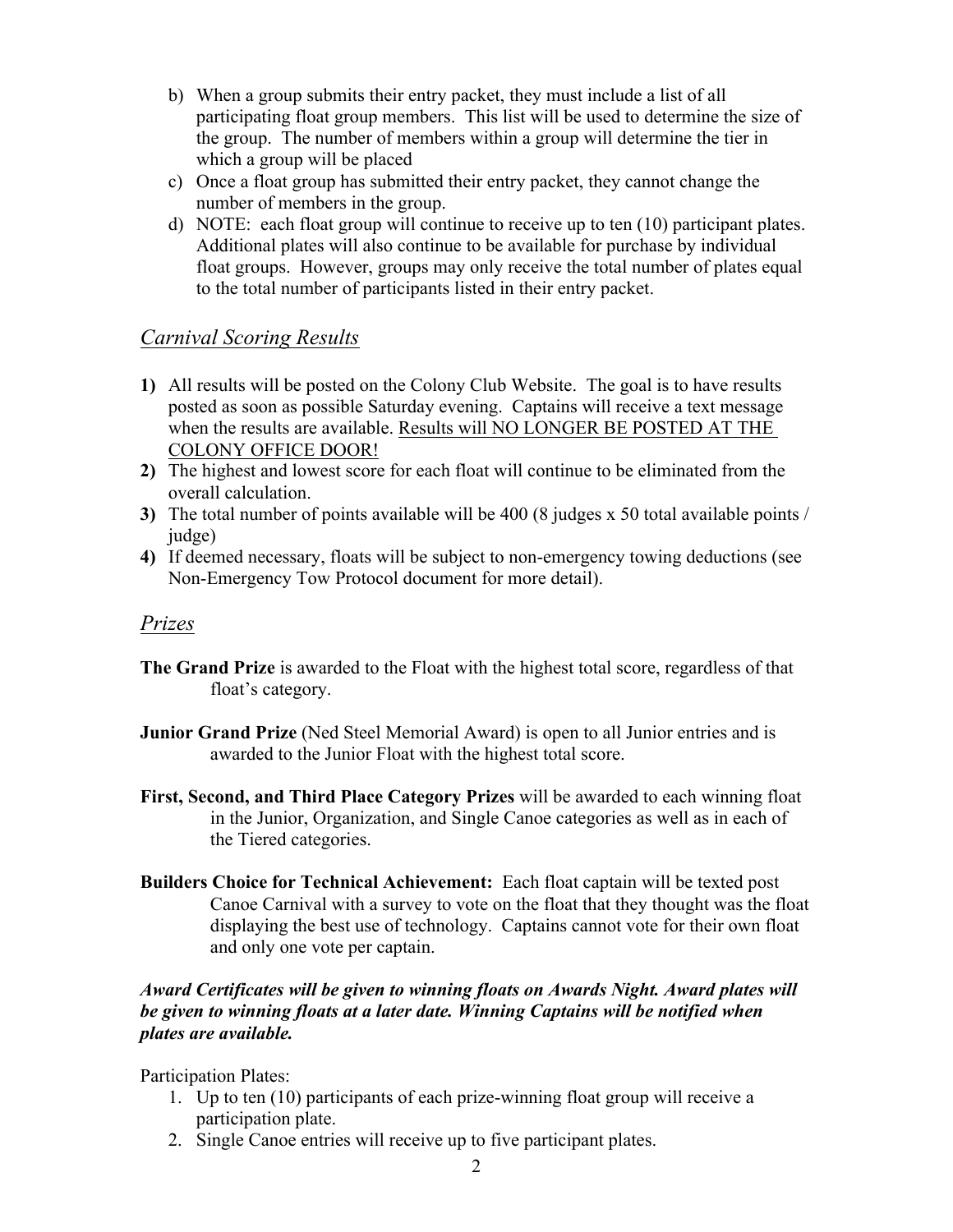- 3. Non-winning  $(4<sup>th</sup>$  place & lower in their category) and Non-Competitive float groups will receive one (1) Participation Plate.
- 4. Canoe Carnival Committee Members will receive 1 plate per family.
- 5. Groups may purchase as many additional plates as there are members listed on their entry form (form a). Additional Commemoration Plates must be ordered through the Colony Office. Payment for additional plates is due at time of ordering.
- 6. Homes hosting a float group or judges will receive 1 Participation Plate

#### *Float Construction Rules*

- 1. A float must be constructed on one (1) or two (2) canoes (canoes may not be longer than seventeen 17').
- 2. All floats must be self-contained on these 2 canoes (1 canoe for single canoe entries).
	- a. No additional means of buoyancy or locomotion are acceptable.
	- b. Floats will be disqualified if this occurs and/or it is Non-Competitive.
- 3. A keel and/or rudder will be optional.
- 4. Safety and Entry Identification Signage on float
	- a. Float numbers must be displayed in 3 places Show side front and back; lakeside back
	- b. Non-Swimmer aboard sign must be displayed on lakeside back just below float number
	- c. Number signs and "Non-Swimmer" signs must be no less than 18"x !8" and be brightly colored
- 5. All 2 Canoe Floats MUST have canoes covered with plastic forming a pontoon. This is optional for single canoe floats.
- 6. Tow Ropes
	- a. Tow Ropes must be installed at bow and stern of floats.
	- b. Each Rope must be 20 feet long with a loop at the tow end.
	- c. Ropes must be easily accessible.
- 7. All floats must adhere to all items listed on the Safety Checklist.
- 8. Paddlers:
	- a. Up to four (4) paddlers can be used on a two (2) canoe float.
	- b. Up to two (2) paddlers can be used on a single canoe.
	- c. If more than 2 paddlers are used on a two-canoe float, 30 points will be deducted for each additional paddler used or up to 60 points deducted.
	- d. If more than 1 paddler is used on a single canoe, 30 points will be deducted for the extra paddler.
	- e. Float groups will declare the use of the extra paddlers on their Safety Checklist and at the time of the Safety Inspection.
	- f. If the float group DOES NOT use the extra paddlers, this information MUST BE CALLED IN to the Canoe Carnival Committee. Otherwise, the point deduction will be taken and will be reflected on the Judge's scoring sheets.
	- g. \*\*\*\*REMEMBER YOU WILL NEED TO HAVE THE EXTRA PADDLES AND LIFE-PRESERVERS, ETC. READY AND ON BOARD IF YOU THINK YOU MIGHT USE THE EXTRA PADDLERS\*\*\*\*\*\*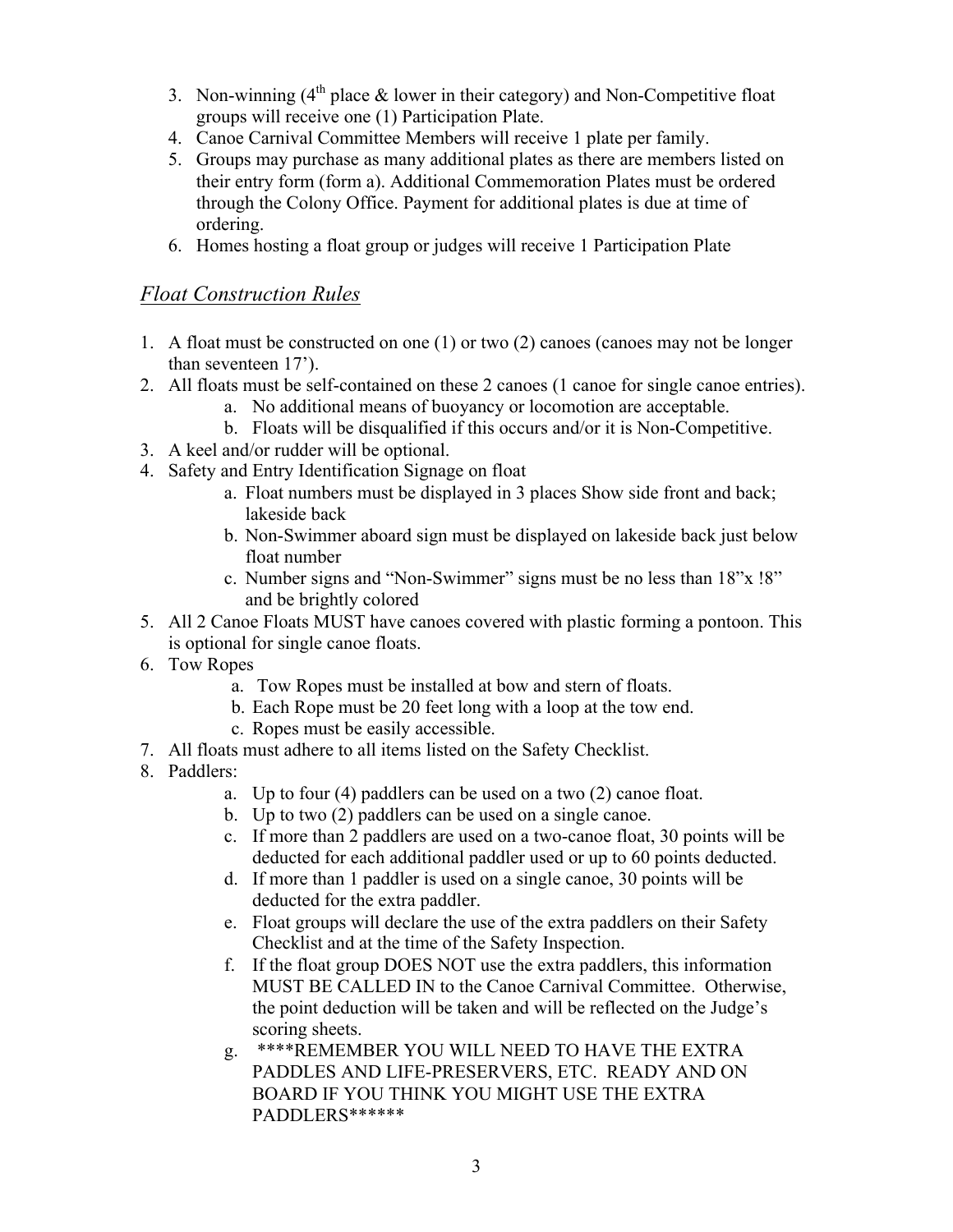- h. Changing of the paddlers during the Parade is optional and will result in no point deductions. (example: operator and paddler may switch positions if need be.)
- i. Paddlers should be positioned to allow good maneuverability and sight lines.
- 9. Generator Requirements
	- a. Generators must be securely and safely mounted.
	- b. Generator exhaust must be positioned away from paddlers, operator(s), and others on the float.
	- c. Generators and all electrical connections must be properly grounded.
- 10. Single canoe entries may utilize additional means of stabilization. Such means must not be utilized as additional means of buoyancy.
- 11. All floats must be constructed, decorated and lighted as to be fully visible on the right side (shoreline) when traveling counter-clockwise around the lake.
- 12. For Groups constructing their floats on one of the beaches…
	- a. Float groups MUST EXERCISE CAUTION, CONSIDERATION, and COURTESY in regards to bathers on the beach.
	- b. Driving on Beach 1 or 2 with any type of vehicle to drop off equipment or material too bulky to carry MUST BE LIMITED. Float groups MUST USE CAUTION, CONSIDERATION, and COURTESY in regards to bathers on the beach.
	- c. VEHICLES MAY ONLY BE ON THE BEACH FOR A MINIMAL UNLOADING TIME ONLY.
	- d. Part of Beach 2 will be roped off as Canoe Carnival weekend approaches. This will allow our float builders the room they need to build and also allow more room for bathers and spectators on Canoe Carnival night.
- 13. Total float height from the water is no more than 40 feet.

## *Carnival Parade Rules and Procedures*

- **1.** All floats should be ready by 8pm. The Carnival will begin by signal as established at the captain/safety/marshal meeting.
	- a. CANOE CARNIVAL IS OVER AT 11:00PM. Unless otherwise determined by the Inclement Weather Committee and/or the Head Marshal
	- b. Floats will be required to complete the circumnavigation of the lake within this time frame. This will ensure that all floats will have the opportunity to be seen by all spectators and judges.
- **2.** The total number of people on float may not exceed 10.
- **3.** Floats MUST begin parade from their assigned launch location. (Failure to do so will result in a 100-point deduction from their final score). To ensure that floats are spaced out around the lake as best as possible, the launching point may be different from the location of where the float was being built. Float captains will be informed if this becomes necessary. Floats requested to move will move to their assigned launch points at least 30 minutes prior to first flare time.
- **4.** Effort will be made to have the Camp Ockanickon float launch location positioned so that it should be the last float to pass by Beach 1.
- **5.** Floats must maintain the speed at which the parade is proceeding. The marshals will monitor progress of the parade.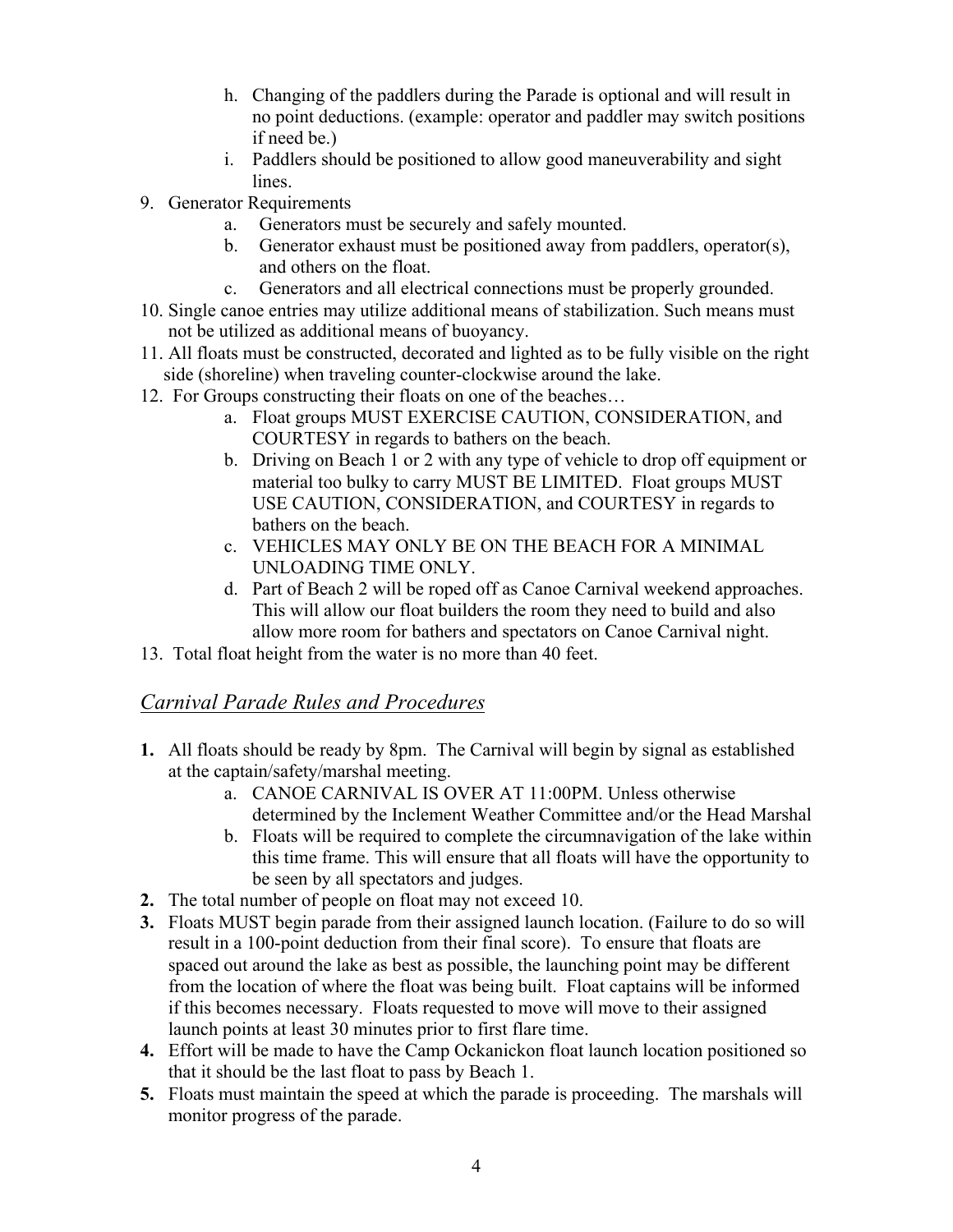- **6.** All floats are expected to comply with the request of the marshals on the water during the Carnival Parade. Failure to comply with the requests of the marshals may result in point deductions (minimum of 25 points per violation) and/or disqualification.
- **7.** Float group members may assist the float during launch and once the float has returned to its dock.
- **8.** At no time during the Canoe Carnival procession may a person enter the water to guide or assist his/her float except at time of launch and return.
- **9.** All persons must remain on the float at all times during the Canoe Carnival procession. Immediate disqualification will result in anyone entering the water/exiting the float other than in an emergency.
- **10.** If marshals find any infractions not covered on the score and/or procedures sheets (e.g., passing when not directed by a marshal, disregard of other floats, spare gas can aboard float, additional means of flotation, not reaching home dock within 2-hour time limit, etc.) the Head Marshal will report those infractions to the Head Judge. Point deductions, if needed, will be determined by the Head Marshal and the Head Judge. The Canoe Carnival Chair or his/her designee shall be consulted as necessary.
- **11.** Floats must MAINTAIN **A MINIMUM OF** TWO HUNDRED FEET (200') distance BETWEEN FLOATS. Marshals will help maintain spacing. This spacing may be changed by request of a marshal. The number of entrants may affect the distance between the floats.
- **12.** Each float is to follow in numerical order. Late entries may not be in numerical order. There will be no penalty assessed to floats which may get out of order during the parade.
- **13.** Floats may pass other floats ONLY under the direction of the Marshals.
- **14.** Where possible the paddlers should make every effort to **maneuver their float to within a maximum of fifteen (15') feet from the shoreline.** It is suggested that around Beach 1, floats try to make the turn further away from the spillway/dam area in an effort to lessen any wind "issues".
- **15.** Floats are asked to be considerate of other floats around them especially in consideration of controlling their sound systems.
- **16.** Floats with issues or problems that may be obstructive to the float parade, or which present a safety hazard, will be directed or helped to move to a safe spot either in the middle of the lake or shore line, as safety dictates. Floats will remain in this location until their problem(s) have been overcome and they have received an ok to proceed from the marshals. There will be no point deductions for this delay and/or loss of parade order.
- **17.** Floats that continue to be disabled will be permitted to return to their launch site ONLY after the end of the parade.
- **18.** All floats must have and rehearsed an emergency evacuation plan.
- **19.** All float participants must familiarize themselves with the non-emergency towing protocol.
- **20.** Marshals may, if needed, assist disabled floats back to their home dock only after the Parade has concluded.
- **21.** Each entrant is responsible for the safety of his/her float. Participants must adhere strictly to the Safety and Procedure requirements listed in this entry packet. Float Captains, paddlers and others who will be on board during the float parade MUST sign the safety inspection sheet stating that they have read and understood all safety rules and carnival procedures.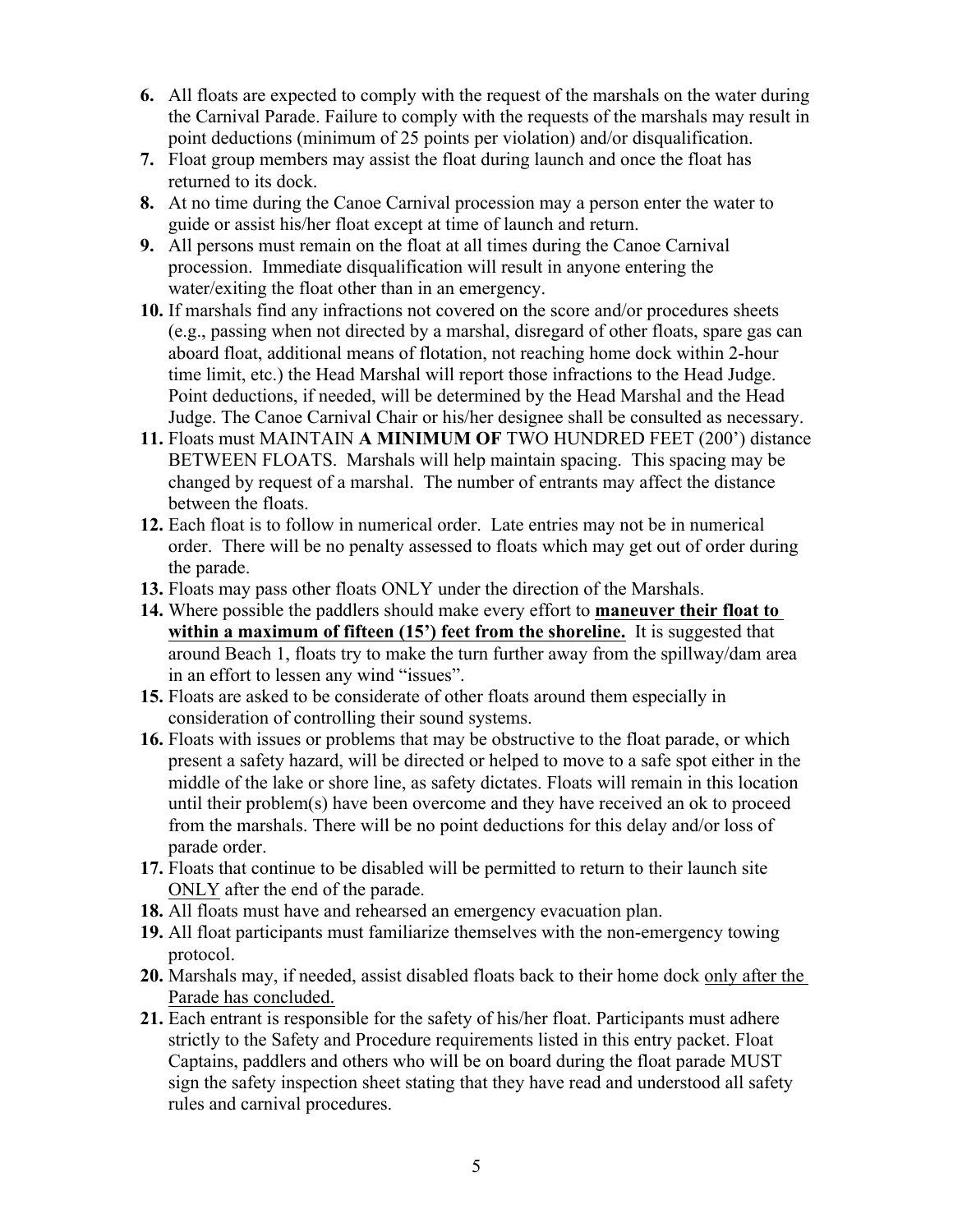- **22.** All floats will be expected to go to the RIGHT of any buoys. Remember that the buoys are intended to guide the path of your float to better show it to the audience and judges.
- **23.** See paddler rules under the "Float Construction Rules" section above. *In Case of Inclement Weather*

An Inclement Weather Committee will be formed and charged with deciding the status of the Carnival relative to inclement weather conditions (rain, wind, etc.)

- 1. The IWC will consist of the Canoe Carnival Chair, the head marshal, the safety committee, and three float captains or their appointed representative. The Canoe Carnival Chair or their designee will act as committee chair.
- 2. Group Captain Representation will be selected from the Current Captains (or their representatives) of previous year's Grand Prize winner and First place winners in each category. The three names will be selected at the annual Captain's Safety meeting with eligible names being drawn from a hat.
- 3. The IWC will meet on Carnival day at the times and location of their designation. The committee may also elect to meet prior to carnival day if deemed necessary.
- 4. The IWC will have the responsibility for deciding the status of carnival relative to weather conditions. They will have the authorization to:
	- a. Have carnival proceed without restriction or modification.
	- b. Have carnival proceed with restrictions as they see fit.
	- c. And ONLY as a complete last resort, postpone carnival. Such a decision must include consideration the following:
		- i. Participant safety
		- ii. Cost factors relative to postponement
		- iii. Security Personnel issues related to postponement
		- iv. Volunteer issues related to postponement
		- v. Crowd control issues related to timing of postponement decision
		- vi. Impact of postponement on individual floats
		- vii. Notification issues related to postponement
- 5. The IWC will immediately report their decision to appropriate parties as soon as possible. Notified parties will include:
	- a. Security personnel (Police, Fire, Safety)
	- b. Head Judge
	- c. All float captains
	- d. Beach 1 MC
	- e. IF carnival is to be postponed or delayed, this committee will also, as soon as possible:
		- i. Inform all lakefront home owners  $\&$  audiences at beaches  $1\&$  2 and Beach Drive
		- ii. Post Signs notifying postponement information on beach 1 and 2 as well as Beach Drive.
		- iii. Request posting of postponement information on the Colony website and through the Police "Nixle Team" system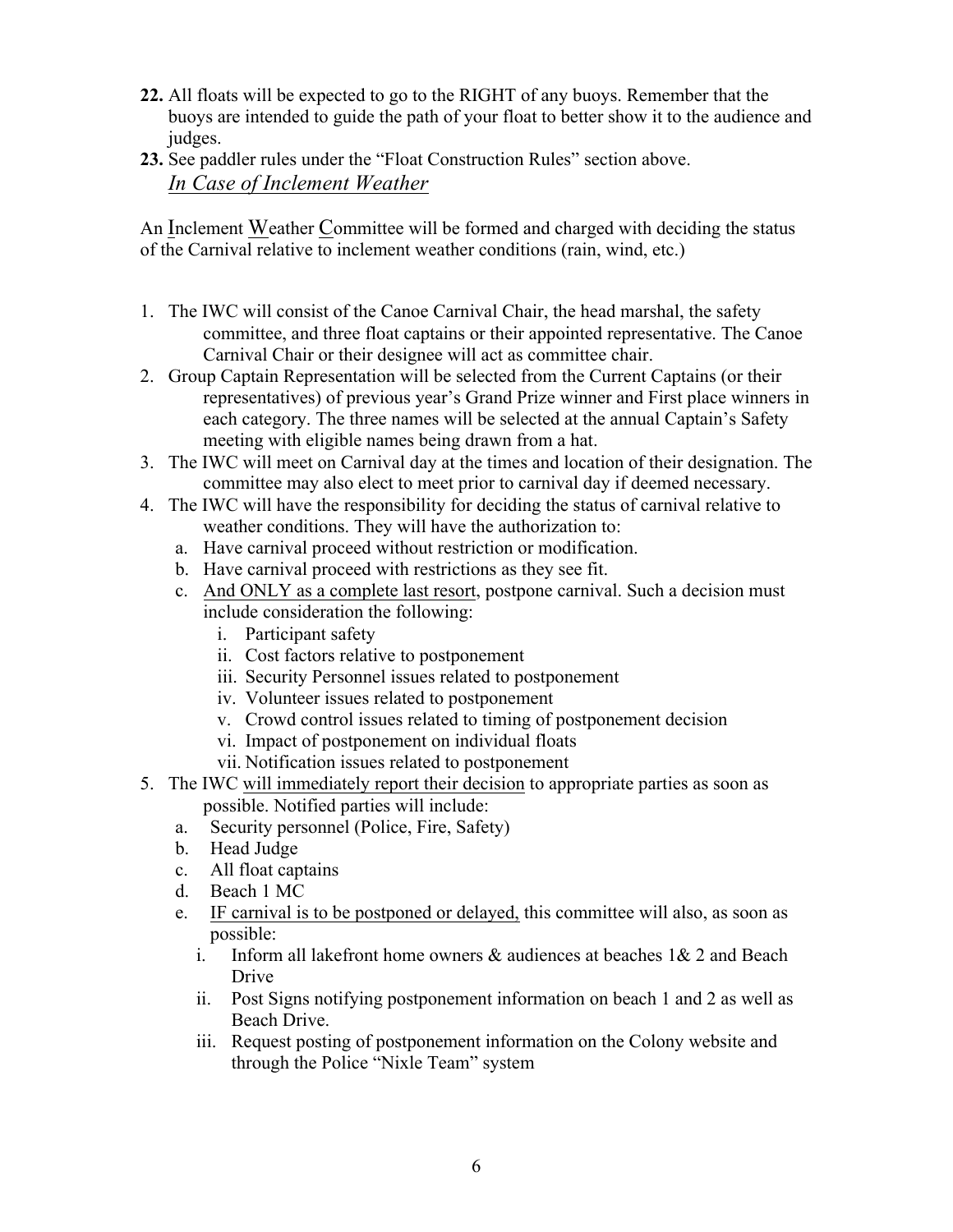# *Post Carnival Procedures*

- 1. The Carnival Committee will provide a dumpster(s) on beach 1 on Sunday after carnival.
- 2. Float groups may use these for the disposal of Float remains only!
- 3. NO GLASS is permitted.
- **4.** Care MUST be taken to ensure that ALL TRASH HAS BEEN REDUCED IN SIZE as much as possible and that no screws, nails, or other dangerous materials and/or objects are left on the beach.
- 5. Driving on Beach 1 with any type of vehicle to drop off trash or material too bulky to be carried MUST BE LIMITED. Float groups MUST USE CAUTION in regards to bathers on the beach.
- 6. VEHICLES MAY NOT BE PARKED ON THE BEACH FOR ANY PERIOD OF TIME!
- 7. All float canoes, platforms and related items MUST be removed from beaches 1 and 2 by end of day Sunday of Canoe Carnival weekend.
- 8. Any request made by the beach lifeguard is to be obeyed as they are hired to ensure the colonists' safety. A Canoe Carnival Committee representative will be present to assist the lifeguard in the implementation and enforcement of these rules.
- 9. The Canoe Carnival Committee reserves the right to sanction Canoe Carnival float groups who do not abide by the rules.